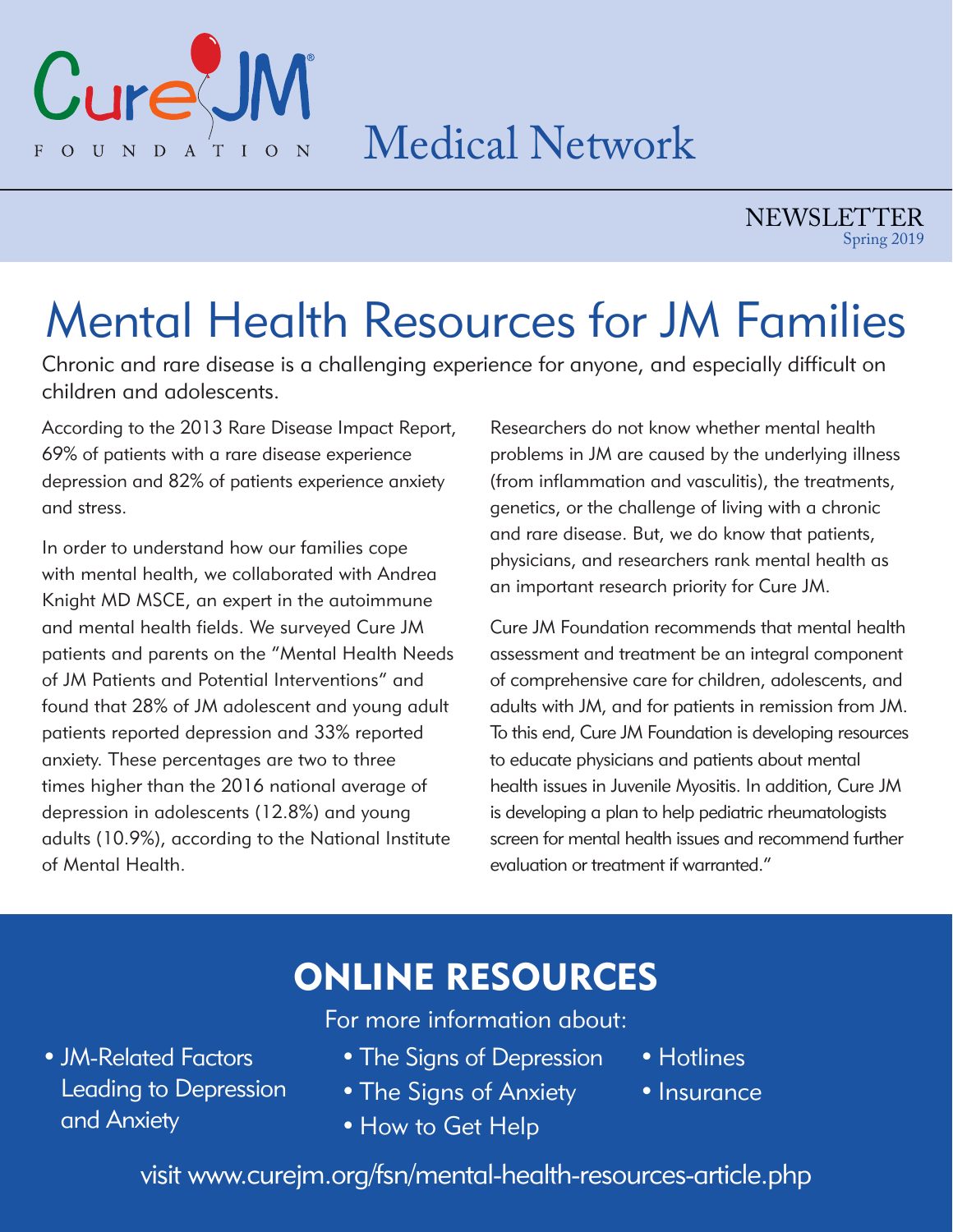# Understanding the Underlying Genetics of Juvenile Myositis

Understanding the genetics of juvenile myositis is a research priority for Cure JM. In 2017, Cure JM partnered with the Center for Applied Genomics (CAG) at Children's Hospital of Philadelphia (CHoP) on a study to delve more deeply into the genetics of JM.. CAG maintains a pediatric biobank, which contains biospecimen samples, like blood and tissue, along with medical information for those who have agreed to provide samples. To date, over 100,000 families have voluntarily donated samples into the biobank and shared medical and survey information. This massive store of information makes CAG's pediatric biobank the world's largest of its kind.

The Cure JM-invested research is led by Hakon Hakonarson, PhD, MD and Charlly Kao, PhD. The team is using CAG's biobank, sequencing and genotyping technologies, and analytical tools to discover which genes associate with JM, and develop an understanding of why mutations in those genes can contribute to the development of JM. The researchers hope the results will lead to new drugs and new treatments that will improve the lives of those living with JM.

In order to conduct a thorough study, the team needed samples from both patients and their families. More samples mean more information, and more information improves the chances of understanding what causes JM. As of January, 2019, almost 100 Cure JM families have contributed to the study. During the last two National Family Conferences and several Walk Strong®

events around the country, families filled out medical and family history paperwork and then gave blood or saliva. Samples were collected from JM patients, their siblings, parents, grandparents, and extended family.

"When conducting rare disease research, being able to collect samples from so many families is a unique opportunity," says Dr. Kao. "We were pleased that after just two visits to Cure JM conferences that we already collected samples from 300+ different individuals representing over 70 families. This speaks to the commitment, support, and enthusiasm of the Cure JM organization and their families."

Dr. Kao reports that they've made made progress in the Cure JM funded research, and plan to report early results in the coming months.

"We currently have encouraging preliminary results, and we are working on sequencing new families to replicate and search for other contributing genetic factors. Families where multiple members have a history of autoimmune disease or where more than one sibling or family member has/had JDM/JM are of

particular interest and priority, since the genetic signals/contributions tend to be strongest in these settings. We anticipate at last some of these results will be available in June at the Annual Medical Conference and Family Education Event in Chicago, and we project to submit for publication later this year."



Hakon Hakonarson, PhD, MD



Charlly Kao, PhD.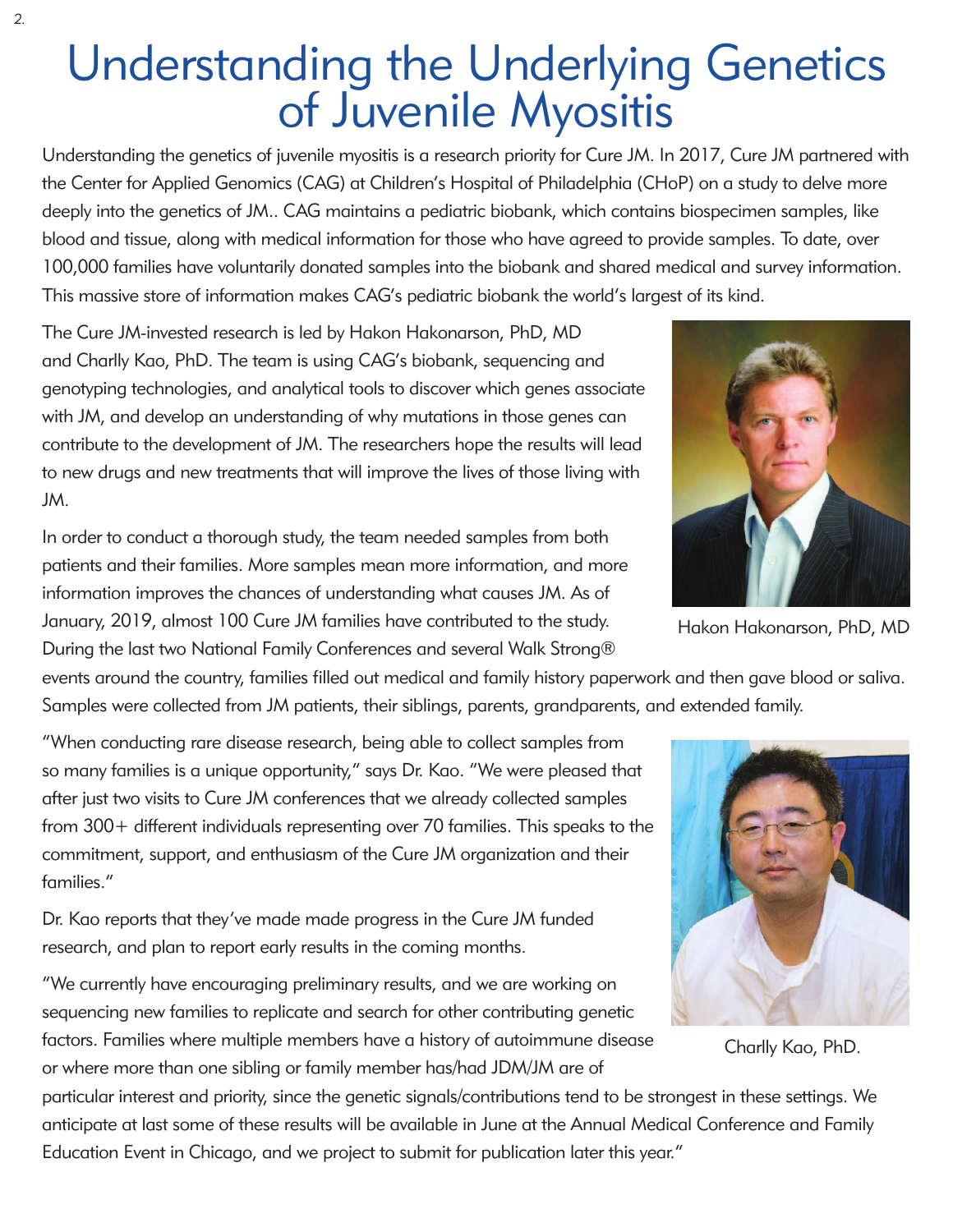### Autoantibodies in Juvenile Dermatomyositis

Antibodies are a normal part of the immune system which help fight infection by recognizing a unique protein from the harmful agent, called an antigen. Autoantibodies are antibodies that are directed against an individual's own proteins. Patients with inflammatory myositis often have autoantibodies which are specific to their disease, called myositis specific autoantibodies. They can also have autoantibodies that occur in myositis in addition to other connective tissue diseases, called myositis associated autoantibodies. The role autoantibodies play in inflammatory myositis is largely unknown. However, patients with the same myositis specific autoantibodies often have shared features of their disease. Knowing which patients have what myositis autoantibodies can be useful to doctors, because identifying who is at risk for certain disease features can help doctors better manage and treat their patients.

Dr. Sara Sabbagh's research in the Muscle Disease Unit in The National Institute of Arthritis, Musculoskeletal, and Skin Disease, National Institutes of Health, focuses on assessing the prevalence and associated disease features in children with myositis that have a myositis associated autoantibody called anti-Ro52. Anti-Ro52 autoantibodies are known to occur in adult patients with myositis. They can be seen alongside myositis specific autoantibodies, but also have distinct features in adult patients with myositis. Using 302 juvenile myositis patient samples and comparing to juvenile healthy controls, Dr. Sabbagh tested for these autoantibodies in patients with juvenile dermatomyositis by enzyme-linked immunosorbent assay (ELISA), which is a technique that detects and quantifies antibodies.

Her research revealed that anti-Ro52 autoantibodies were found in 14% of juvenile myositis patients overall and found to occur in higher rates in juvenile myositis patients with lung disease. In addition, patients with anti-Ro52 autoantibodies were found to have more severe disease overall than myositis patients who were negative for anti-Ro52 autoantibodies. Knowing which patients are at risk for certain disease features based on their autoantibody status can help doctors better manage their patients. Sometimes autoantibodies can determine what screening tests are appropriate for a patient. Other times, it can direct therapy choices. Overall, Dr. Sabbagh's data suggest that anti-Ro52 autoantibodies may impart clinical significance. This work was recently accepted for publication in *Annals of Rheumatic Disease*.

#### Meet Andrew Heaton, Cure JM CSO

The Cure JM family can anticipate some exciting and bold new directions, as Dr. Andrew Heaton moves into the second half of the first year of his appointment as Cure JM's first. first Chief Scientific Officer.

Dr. Heaton brings a 30-year career in pharmaceutical



Andrew Heaton, PhD

discovery, development, and translational studies, and most recently served as the CEO and President of Heaton-Brown Life Sciences and Novogen North America.

Dr. Heaton, ushered several oncology compounds from the laboratory through Phase I, II and III clinical trials.

According to Cure JM Executive Director James Minow, "Andrew has already had tremendous impact in further focusing our research priorities and strategic planning. He brings exceptional experience and a strong track record of innovation in the fields of biotech, drug development and business development. His dedication to finding treatments to rare and life-threatening diseases and compassion for patients and families make him the ideal choice to lead our research program to the next level of achievement."

The CSO serves as Cure JM's science and research leader, proactively driving the growth and effectiveness of Cure JM's grants and clinical research program. In addition, the CSO provides strategic oversight, guidance, and leadership to the Cure JM Research Priorities. Dr. Heaton will serve as key staff to Cure JM's Research Committee and Medical Advisory Board, and along with Research Committee co-chair Suzanne Edison and MAB member Dr. Lauren Pachman has developed the program for this year's Cure JM Medical Conference.

Dr. Heaton received his Bachelor of Science degree from the University of Tasmania, his doctorate from James Cook University of North Queensland, his executive MBA from Melbourne Business School, and completed a sabbatical at Imperial College, London. Dr. Heaton is the senior author on over 100, globally granted-patents, covering a wide range of molecular architectures and diseases and has published multiple papers in peer-reviewed scientific journals.